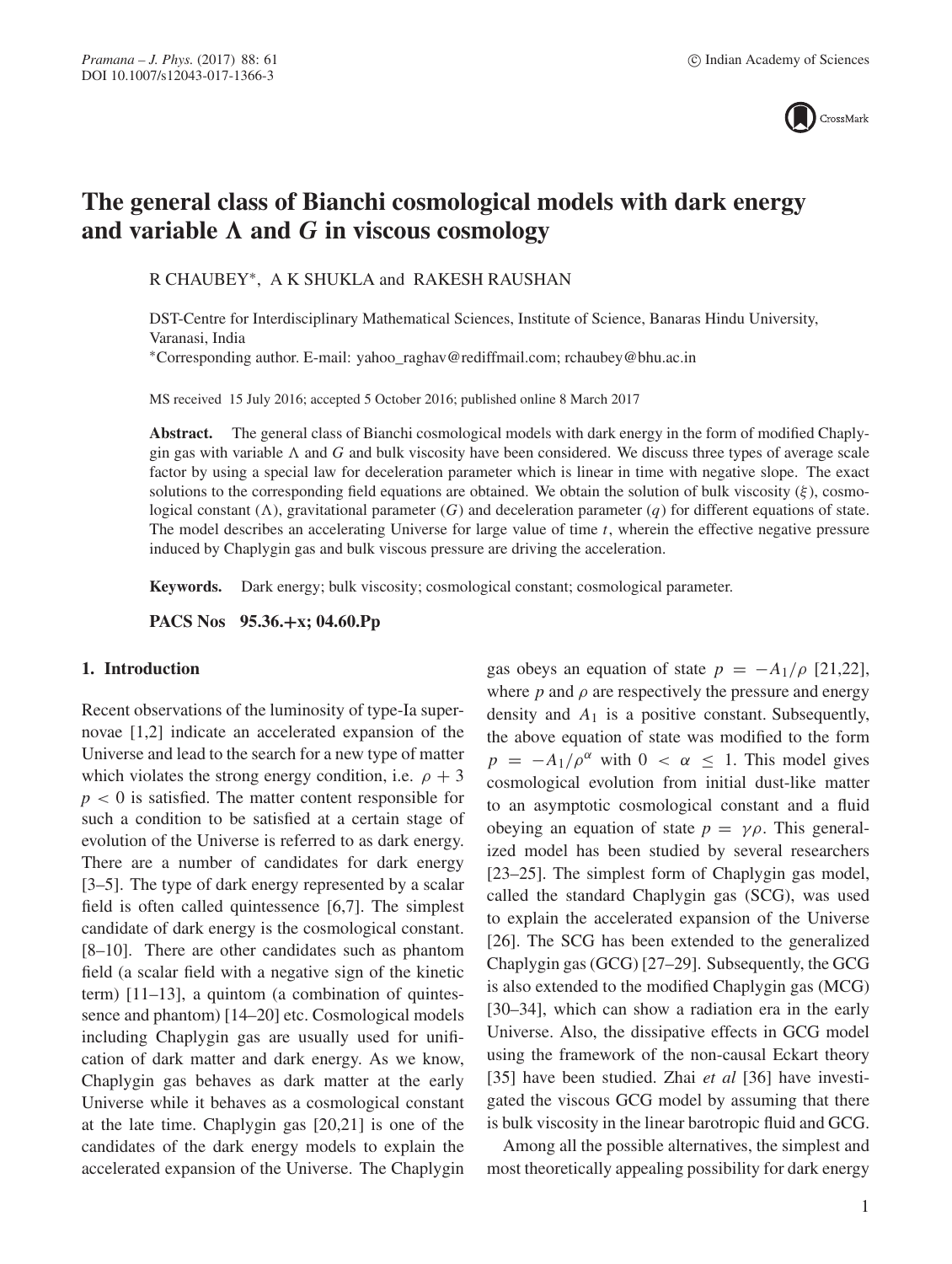is the energy density stored in the vacuum state of all the existing fields in the Universe, i.e.

$$
\rho_v = \frac{\Lambda}{8\pi G},
$$

where  $\Lambda$  is the cosmological constant. However, the constant  $\Lambda$  cannot explain the buge difference between constant  $\Lambda$  cannot explain the huge difference between<br>the cosmological constant inferred from observation the cosmological constant inferred from observation and the vacuum energy density resulting from quantum field theories. In an attempt to solve this problem, variable  $\Lambda$  was induced such that  $\Lambda$  was large in the early Universe and then decayed with evolution. Variation Universe and then decayed with evolution. Variation of Newton's gravitational parameter G was originally suggested by Dirac [37] on the basis of his large numbers hypothesis (LNH). It seems reasonable to consider  $G = G(t)$  in an evolving Universe when one considers  $\Lambda = \Lambda(t)$ . Many extensions of general relativity<br>with  $G - G(t)$  have been made ever since Dirac first ers  $\Lambda = \Lambda(t)$ . Many extensions of general relativity<br>with  $G = G(t)$  have been made ever since Dirac first considered the possibility of a variable G. Sattar and Vishwakarma [38] have suggested the conservation of energy–momentum tensor which consequently renders  $G$  and  $\Lambda$  as coupled fields. This leaves Einstein's field<br>equations formally unchanged. Bonanno and Reuter equations formally unchanged. Bonanno and Reuter [39] have considered the scaling of  $G(t)$  and  $\Lambda(t)$  $\frac{1}{\sqrt{t}}$  and  $\frac{1}{\sqrt{t}}$  arising from an underlying renormalization group flow near an infrared attractive fixed point. The resulting cosmology [40] explains the high redshift SNe Ia and radiosource observations successfully. Gravitational theories with variable G have been discussed by Zee [41], Smolin [42] and Alder [43] in the context of induced gravity model where G is generated by means of a non-vanishing vacuum expectation value of a scalar field. Recently, a constraint on the variation of G has been obtained by using WMAP and the big-bang nucleosynthesis observations by Copi *et al* [44], which comes out to be  $-3 \times 10^{-13}$  yr<sup>-1</sup> <  $(\dot{G}/G)_{\text{today}} < 4 \times 10^{-13} \text{ yr}^{-1}$ .

The present day Universe is homogeneous and isotropic on large scales, which is defined by FRW models. However, the latest observational data of the CMB by WMAP satellite show hints of anomalies that the isotropy seems broken in cosmological data [45]. Large-angle anomalies in the CMB can provide a very important role to understand the very early Universe and the effects of the early Universe on the present day large-scale structure. According to the theories proposed by Misner [46] and Gibbons and Hawking [47], anisotropy at the early stage of the Universe turns into an isotropic present Universe and initial anisotropies die away.

Several researchers [48–50] have suggested that anisotropic Bianchi Universes can play important roles in observational cosmology (see also [46,51–54]). The WMAP data [55–57] seem to require, in addition to the standard cosmological model, a positive cosmological constant that bears a resemblance to the Bianchi morphology [58–60]. According to this, the Universe should have a slightly anisotropic spatial geometry in spite of the inflation, contrary to generic inflationary models [61–65].

Singh and Chaubey [66] have studied the evolution of a homogeneous anisotropic Universe filled with viscous fluid, in the presence of cosmological constant  $\Lambda$ .<br>Pradhan *et al.* [67–69] have discussed various viable Pradhan *et al* [67–69] have discussed various viable cosmologies for homogeneous and anisotropic cosmological model. Singh and Chaubey [70] also studied the evolution of a homogeneous anisotropic Universe with varying  $\Lambda$ , G and shear ( $\sigma^2$ ) simultaneously. Recently,<br>Chaubey [71.72] has studied the modified Chanlygin Chaubey [71,72] has studied the modified Chaplygin gas and generalized gas in the background of Bianchi type-I space–time. Fayaz *et al* [73] have studied the dark energy and viscous fluid cosmology with variable G and  $\Lambda$  in an anisotropic space–time by considering constant deceleration parameter (Berman law) ering constant deceleration parameter (Berman law). Khurshundyan *et al* [74] have studied three models of  $f(R)$  modified gravity including higher-order terms based on different equation of state parameters in the presence of variable  $G$  and  $\Lambda$ . In order to obtain a com-<br>prehensive model, we also add two modifications to prehensive model, we also add two modifications to the ordinary model. First, we consider a fluid which obeys the varying equation of state (EoS) and second, we consider time-varying  $\Lambda$  and  $G$ . The variation<br>of  $G$  and  $\Lambda$  leads to the modification of Finstein's of G and  $\Lambda$  leads to the modification of Einstein's<br>field equations and the conservation laws [74–76]. This field equations and the conservation laws [74–76]. This is because, if we allow G and  $\Lambda$  to be variables in<br>Finstein's equations the energy conservation law is Einstein's equations, the energy conservation law is violated. Therefore, the study of varying  $G$  and  $\Lambda$  can<br>be done through modified field equations and modibe done through modified field equations and modified conservation law [75,76]. In this paper, we have considered the dark energy and viscous fluid cosmology with variable G and  $\Lambda$  in Bianchi type-III, V, VI<sub>2</sub> and VI<sub>1</sub> space-times with a variable deceleration  $VI_0$  and  $VI_h$  space–times with a variable deceleration parameter, which is the generalization of Berman law.

The present paper is organized as follows. In §1, a brief introduction is given. Section 2 deals with the basic equations of cosmological model. Cosmological parameters are also defined in this section. In §3, we have obtained cosmological solutions of our model for modified Chaplygin gas in three different subcases. In each case, we have obtained the cosmological parameters, density and pressure for  $t \to 0$  and  $t \to \infty$ . The paper ends with a conclusion given in §4.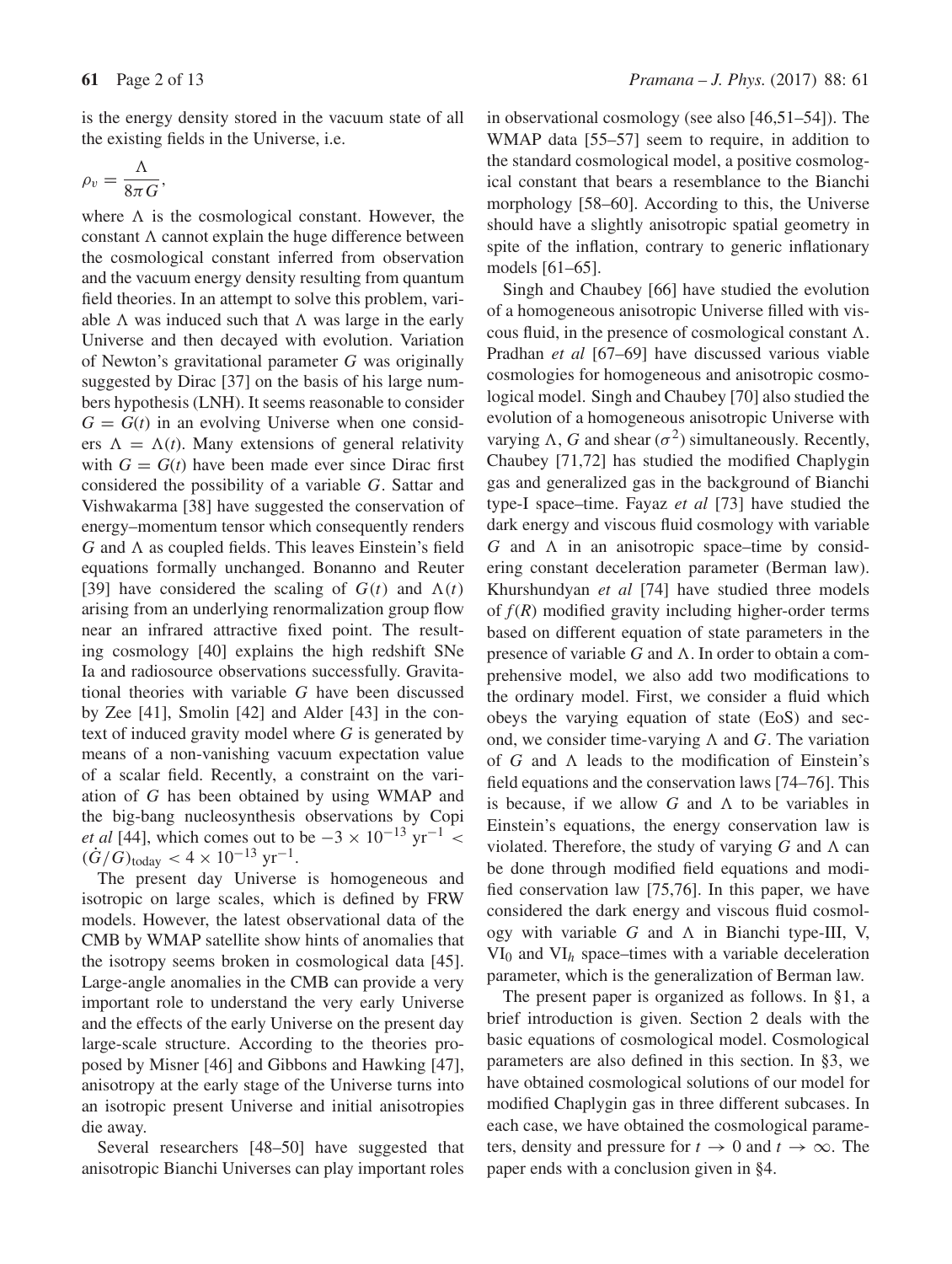### **2. Model and basic equations**

A gravitational action with Ricci scalar curvature R containing a variable gravitational constant  $G(t)$  and cosmological constant  $\Lambda(t)$  is given by

$$
I = -\int d^4x \sqrt{-g} \left[ \frac{1}{16\pi G(t)} (R - 2\Lambda(t)) + L_m \right],
$$
\n(1)

where  $g$  is the determinant of the four-dimensional tensor metric  $g^{ij}$  and  $L_m$  represents the matter Lagrangian.

The simplest models for a uniformly expanding Universe are the FRW models. The main justification of these models was their mathematical simplicity and tractability [77]. Theoretical arguments and possible indications from recent experimental data support the existence of an isotropic phase. The WMAP data have indicated that the Universe was not isotropic at early times. It has been also demonstrated [78,79] that the Universe is not isotropic for all time. The Bianchi models must be considered which are models with less symmetry than standard FRW model. Such models should be examined to include the effects of shear and anisotropy in the early Universe.

The diagonal form of the metric of general class of Bianchi cosmological model is given by

$$
ds^{2} = dt^{2} - a_{1}^{2} dx^{2} - a_{2}^{2} e^{-2x} dy^{2} - a_{3}^{2} e^{-2mx} dz^{2}. \qquad (2)
$$

We have the additional classes of Bianchi models as follows: type-III corresponds to  $m = 0$ , type-V corresponds to  $m = 1$ , type-VI<sub>0</sub> corresponds to  $m = -1$ , and all other *m* give  $VI_h$ , where  $m = h - 1$ .

Scale factors  $a_1$ ,  $a_2$  and  $a_3$  are the functions of cosmic time  $t$ . These scale factors are in three anisotropic directions.

A very interesting generalization of Einstein's theory of gravitation was proposed by Lau [80] with timedependent cosmological and gravitational parameters which is consistent with Dirac's large number hypothesis (LNH) [81]. The field equations of this theory are

$$
R_{ij} - \frac{1}{2} R g_{ij} - \Lambda(t) g_{ij} = -8\pi G(t) T_{ij},
$$
 (3)

where the cosmological parameter  $\Lambda$  and the grav-<br>itational parameter  $G$  are functions of time. Other itational parameter  $G$  are functions of time. Other symbols have their usual meaning. By appealing to Dirac cosmology, Lau found specific forms for  $\Lambda$  and  $G$ . Other generalized theories with variable  $\Lambda$  and G. Other generalized theories with variable  $\Lambda$  and constant G include those proposed by Ozer and Taba constant G include those proposed by Ozer and Taha [82–85]. Der Sarkissian [86] has presented some new cosmological models based on the field eq. (3) with

variables  $\Lambda$  and  $G$  as functions of time. He has claimed<br>that energy conservation cannot occur unless both  $\Lambda$ that energy conservation cannot occur unless both  $\Lambda$ <br>and  $G$  are constants. But this claim is not entirely and G are constants. But this claim is not entirely correct [87].

The divergence of eq. (3) leads to

$$
\Lambda_{,j} g^{ij} = G_{,j} T^{ij} + GT^{ij}; j. \tag{4}
$$

It can be seen from eq. (3) that energy conservation is possible when

$$
\Lambda_{,j} g^{ij} = G_{,j} T^{ij}.
$$
\n<sup>(5)</sup>

For an example of this type of cosmological model, please refer Dirac [81]. Thus, contrary to the claim of Beesham [87], it is possible to have energy conservation even though both  $\Lambda$  and  $G$  vary with time.<br>It is assumed that the matter is a perfect flu

It is assumed that the matter is a perfect fluid with bulk viscosity and dark energy. Then the energy– momentum tensor is

$$
T_{ij} = \rho u_i u_j + \tilde{p} h_{ij}.
$$
\n<sup>(6)</sup>

Here  $\rho$  is the total energy density of dark energy and a perfect fluid and  $\tilde{p}$  is the corresponding total pressure. The projection tensor is defined as  $h_{ij} = g_{ij} + u_i u_j$  and  $u^{i}$  is the flow vector satisfying  $u_{i}u^{j} = 1$ .

We first define the expressions for the average scale factor and volume scale factor. We define the generalized Hubble parameter  $H$  in analogy with a flat FRW model.

The average scale factor  $a$  and spatial volume  $V$  of the general class of Bianchi cosmological model eq. (2) are defined by

$$
V = a^3 = a_1 a_2 a_3. \tag{7}
$$

We define the generalized Hubbles parameter  $H$  in terms of spatial volume and scale factor as

$$
H = \frac{1}{3} \frac{\dot{V}}{V} = \frac{1}{3} (H_1 + H_2 + H_3)
$$
  
=  $\frac{\dot{a}}{a} = \frac{1}{3} \left( \frac{\dot{a}_1}{a_1} + \frac{\dot{a}_2}{a_2} + \frac{\dot{a}_3}{a_3} \right),$  (8)

where  $H_1 = \dot{a}_1/a_1$ ,  $H_2 = \dot{a}_2/a_2$  and  $H_3 = \dot{a}_3/a_3$  are the directional Hubble's parameters. The overhead dot denotes differentiation with respect to cosmic time t.

From eqs (2) and (5), the field eq. (3) leads to

$$
\frac{\dot{a}_1 \dot{a}_2}{a_1 a_2} + \frac{\dot{a}_2 \dot{a}_3}{a_2 a_3} + \frac{\dot{a}_3 \dot{a}_1}{a_3 a_1} - \frac{m^2 + m + 1}{a_1^2} = 8\pi G \rho + \Lambda,
$$
 (9)

$$
\frac{\ddot{a}_2}{a_2} + \frac{\ddot{a}_3}{a_3} + \frac{\dot{a}_2 \dot{a}_3}{a_2 a_3} - \frac{m}{a_1^2} = -8\pi G \tilde{p} + \Lambda,
$$
\n(10)

$$
\frac{\ddot{a}_1}{a_1} + \frac{\ddot{a}_3}{a_3} + \frac{\dot{a}_1 \dot{a}_3}{a_1 a_3} - \frac{m^2}{a_1^2} = -8\pi G \tilde{p} + \Lambda,\tag{11}
$$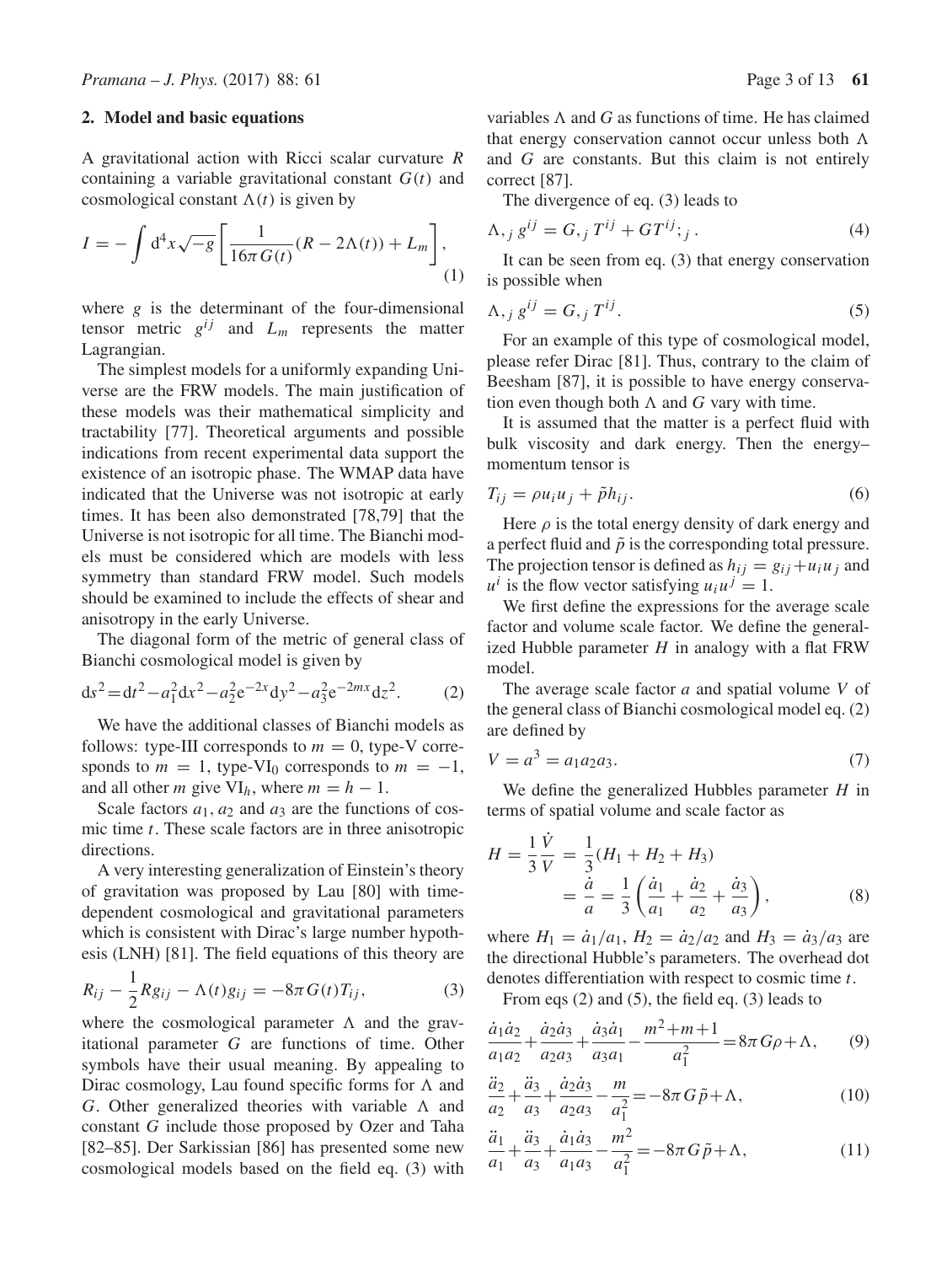$$
\frac{\ddot{a}_1}{a_1} + \frac{\ddot{a}_2}{a_2} + \frac{\dot{a}_1 \dot{a}_2}{a_1 a_2} - \frac{1}{a_1^2} = -8\pi G \tilde{p} + \Lambda,
$$
\n(12)

$$
(m+1)\frac{\dot{a}_1}{a_1} - \frac{\dot{a}_2}{a_2} - m\frac{\dot{a}_3}{a_3} = 0.
$$
 (13)

 $a_1$   $a_2$   $a_3$ <br>Let us introduce the dynamical scalars such as expansion parameter ( $\theta$ ), shear scalar ( $\sigma^2$ ) and the mean anisotropy parameter (A) as

$$
\theta = u^i;_i = 3H,\tag{14}
$$

$$
\sigma^2 = \frac{1}{2}\sigma_{ij}\sigma^{ij},\tag{15}
$$

$$
A = \frac{1}{3} \sum_{i=1}^{3} \left(\frac{\Delta H_i}{H}\right)^2,
$$
\nwhere  $\Delta H_i$ ,  $H_i$ ,  $H_j$ ,  $i = 1, 2, 3$ .

\n(16)

where  $\Delta H_i = H_i - H$ ,  $i = 1, 2, 3$ .<br>From eqs (9)–(13) we obtain

From eqs  $(9)$ – $(13)$ , we obtain

$$
3H^{2} = 8\pi G\rho + \sigma^{2} + \Lambda + \frac{m^{2} + m + 1}{a_{1}^{2}}
$$
 (17)

$$
H^{2}(2q-1) = 8\pi G\tilde{p} - \Lambda + \sigma^{2} - \frac{m^{2} + m + 1}{3a_{1}^{2}}
$$
 (18)

$$
\dot{\sigma} + 3H\sigma - \frac{(m^2 + m + 1)H}{\sigma a_1^2} = 0.
$$
 (19)

The total pressure  $\tilde{p}$  is related to equilibrium pres-<br>re n by sure  $p$  by

$$
\tilde{p} = p - \xi \theta,\tag{20}
$$

where  $\xi$  is the coefficient of viscosity. In most of the<br>investigations involving bulk viscosity, it is assumed investigations involving bulk viscosity, it is assumed that bulk viscosity is a power function of the energy density [88–90] given by

$$
\xi = \xi_0 \rho^r, \quad \xi_0 \ge 0,
$$
\n(21)

where  $\xi_0$  and r are constants. The covariant conserva-<br>tion equation is given by tion equation is given by

$$
\dot{\rho} + \theta(\rho + \tilde{p}) = -\rho \frac{\dot{G}}{G} - \frac{\dot{\Lambda}}{8\pi G}.
$$
\nWe assume conservation of matter, viz.

$$
\dot{\rho} + 3H(\rho + p) = 0.
$$
 (23)

From eqs (5), (20), (22), (23), we have

$$
8\pi\rho\dot{G} + \dot{\Lambda} = 8\pi G\xi\theta^2.
$$
 (24)

From eqs (17) and (18), we obtain the deceleration parameter  $q$  as

$$
q = \frac{1}{2} + \frac{3\left(8\pi G\tilde{p} + \sigma^2 - \Lambda - \frac{m^2 + m + 1}{a_1^2}\right)}{2\left(8\pi G\rho + \sigma^2 + \Lambda + \frac{m^2 + m + 1}{a_1^2}\right)}.
$$
(25)

From eq. (25), it is observed that the deceleration parameter  $q$  is a function of cosmic time  $t$ . Here we take the deceleration parameter  $q$  as linear in time with a negative slope, proposed by Akarsu and Dereli [91]. This law covers the law of Berman (where the deceleration parameter is constant) used for obtaining exact cosmological models, in the context of dark energy, to account for the current acceleration of the Universe. This new law gives an opportunity to generalize many of these dark energy models having better consistency with the cosmological observations. The linearly varying deceleration parameter  $q$  is defined as

$$
q = -\frac{a\ddot{a}}{\dot{a}^2} = \frac{d}{dt}\left(\frac{1}{H}\right) - 1
$$

$$
= -\frac{\dot{H}}{H^2} - 1 = -kt + n - 1,
$$
(26)

where k and n are positive constants. The sign of q<br>indicates whether the model inflates or not. The posindicates whether the model inflates or not. The positive sign of  $q$  corresponds to standard decelerating model whereas the negative sign indicates accelerated expansion. For  $n > 1 + kt$ ,  $q > 0$ . Therefore, the model represents a decelerating Universe whereas for  $kt < n \leq 1 + kt$ , we get  $-1 \leq q < 0$  which describes an accelerating model of the Universe.

Solving eq. (26) for the scale factor, we obtain the law of variation for average scale factor a as

$$
a = (nlt + c_1)^{1/n}, \quad k = 0, \quad n > 0,
$$
 (27)

$$
a = c_2 e^{lt}, \quad k = 0, \quad n = 0,
$$
 (28)

$$
a = c_3 e^{\frac{2}{n} \tanh^{-1}(\frac{kt}{n} - 1)}, \quad k > 0, \quad n > 1,
$$
 (29)

where  $c_1$ ,  $c_2$  and  $c_3$  are constants of integration. Equation (25) implies that the condition for the expanding Universe is  $n = (q + 1 + kt) > 0$ .

### **3. Modified Chaplygin gas model**

In this section, we consider the case where the dark energy is represented by a modified Chaplygin gas (MCG). The EoS of the MCG model [92–94] is,

$$
p = \gamma \rho - \frac{A_1}{\rho^{\alpha}}, \quad \text{where } 0 < \alpha < 1. \tag{30}
$$

The modified Chaplygin gas EoS corresponds to a mixture of ordinary matter and dark energy. For  $\rho = (A_1/\nu)^{1/(1+\alpha)}$  the content of the matter is dust i.e.  $(A_1/\gamma)^{1/(1+\alpha)}$  the content of the matter is dust, i.e.  $p=0.$ 

It has already been suggested that for  $\alpha = 1$ , MCG reduces to standard Chaplygin gas (SCG) [95,96].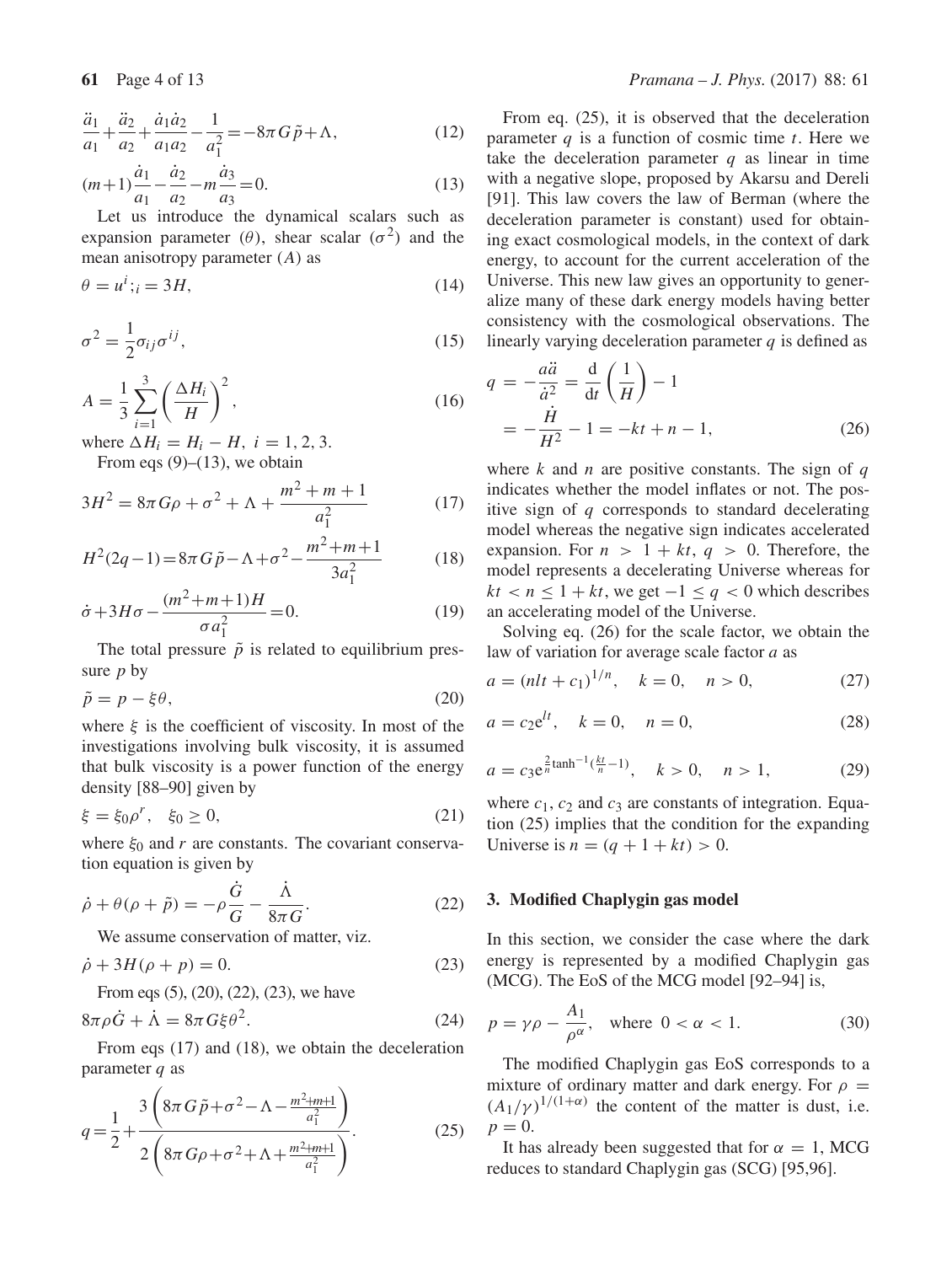*Pramana – J. Phys.* (2017) 88: 61 **Page 5 of 13 61** Page 5 of 13 61

In SCG model, when the co-moving volume of the Universe is small ( $\rho \to \infty$ ) and  $\gamma = 1/3$ , this equation of state corresponds to a radiation-dominated era. When density tends to zero, the equation of state corresponds to a cosmological fluid with negative pressure (the dark energy). Chaplygin gas plays a dual role at different epochs of the history of the Universe: at early time it behaves like a dust (i.e., for small scale factor  $a$ ) and at late times it behaves as a cosmological constant (i.e., for large values of  $a$ ).

*Case* 1. When  $k = 0, n > 0$  and  $a_3 = V^b$ , where *b* is any constant, then from eqs  $(7)$ ,  $(13)$  and  $(27)$ , we get

$$
a_1(t) = (nlt + c_1)^{(3+3mb-3b)/n(m+2)}
$$
\n(31)

$$
a_2(t) = (nlt + c_1)^{(3+3m-3b-6mb)/n(m+2)}
$$
(32)

$$
a_3(t) = (nlt + c_1)^{3b/n}.
$$
\n(33)

The directional Hubble parameters  $H_1$ ,  $H_2$  and  $H_3$  have values

$$
H_1 = \left(\frac{3+3mb - 3b}{m+2}\right) \frac{l}{nlt + c_1}
$$
 (34)

$$
H_2 = \left(\frac{3+3m-3b-6mb}{m+2}\right) \frac{l}{nlt+c_1}
$$
 (35)

$$
H_3 = \frac{3bl}{nlt + c_1}.\tag{36}
$$

From eq. (8), the average generalized Hubble parameter  $H$  has the value

$$
H = \frac{l}{nlt + c_1}.\tag{37}
$$

From eqs (14), (15) and (16), the dynamical scalars are given by

$$
\theta = \frac{3l}{nlt + c_1} \tag{38}
$$

$$
\sigma^2 = [3 + 3m - 18b - 18mb + 27mb^2
$$
  
- 18m<sup>2</sup>b + 27m<sup>2</sup>b<sup>2</sup> + 27b<sup>2</sup> + 3m<sup>2</sup>]  

$$
\times \frac{l^2}{(m+2)^2(nlt + c_1)^2}
$$
(39)

$$
A = [2 + 2m - 12b - 12mb + 18mb2
$$
  

$$
- 12m2b + 18m2b2 + 18b2 + 2m2]
$$
  

$$
\times \frac{1}{(m+2)2}.
$$
 (40)

Using eqs (27) and (30) into energy conservation eq. (23), we obtain the energy density

$$
\rho = \left(\frac{A_1 - (nlt + c_1)^{\frac{-3(1+\gamma)(1+\alpha)}{n}}}{1+\gamma}\right)^{\frac{1}{1+\alpha}}.\tag{41}
$$

From eq. (30), the pressure is given by

$$
p = \gamma \left( \frac{A_1 - (nlt + c_1)^{\frac{-3(1+\gamma)(1+\alpha)}{n}}}{1+\gamma} \right)^{\frac{1}{1+\alpha}}
$$

$$
- \frac{A_1(1+\gamma)^{\frac{1}{1+\alpha}}}{\left(A_1 - (nlt + c_1)^{\frac{-3(1+\gamma)(1+\alpha)}{n}}\right)^{\frac{1}{1+\alpha}}}.
$$
(42)

From eq. (21), the coefficient of viscosity is

$$
\xi = \xi_0 \left( \frac{A_1 - (nlt + c_1)^{\frac{-3(1+\gamma)(1+\alpha)}{n}}}{1+\gamma} \right)^{\frac{r}{1+\alpha}}.
$$
 (43)

Using eqs  $(42)$ ,  $(43)$  and  $(38)$  in eq.  $(20)$ , the total pressure  $\tilde{p}$  is given by

$$
\tilde{p} = \frac{(nlt + c_1) \left\{ \gamma (1 + \gamma)^{\frac{n-1}{1+\alpha}} \left[ A_1 - (nlt + c_1)^{\frac{-3}{n}(1+\gamma)(1+\alpha)} \right]^{\frac{2}{1+\alpha}} - A_1 (1 + \gamma)^{\frac{n+1}{1+\alpha}} \right\}}{(nlt + c_1)(1 + \gamma)^{\frac{n}{1+\alpha}} \left[ A_1 - (nlt + c_1)^{\frac{-3}{n}(1+\gamma)(1+\alpha)} \right]^{\frac{1}{1+\alpha}}}
$$
\n
$$
- \frac{3\xi_0 l \left[ A_1 - (nlt + c_1)^{\frac{-3}{n}(1+\gamma)(1+\alpha)} \right]^{\frac{n+1}{1+\alpha}}}{(nlt + c_1)(1 + \gamma)^{\frac{n}{1+\alpha}} \left[ A_1 - (nlt + c_1)^{\frac{-3}{n}(1+\gamma)(1+\alpha)} \right]^{\frac{1}{1+\alpha}}}.
$$
\n(44)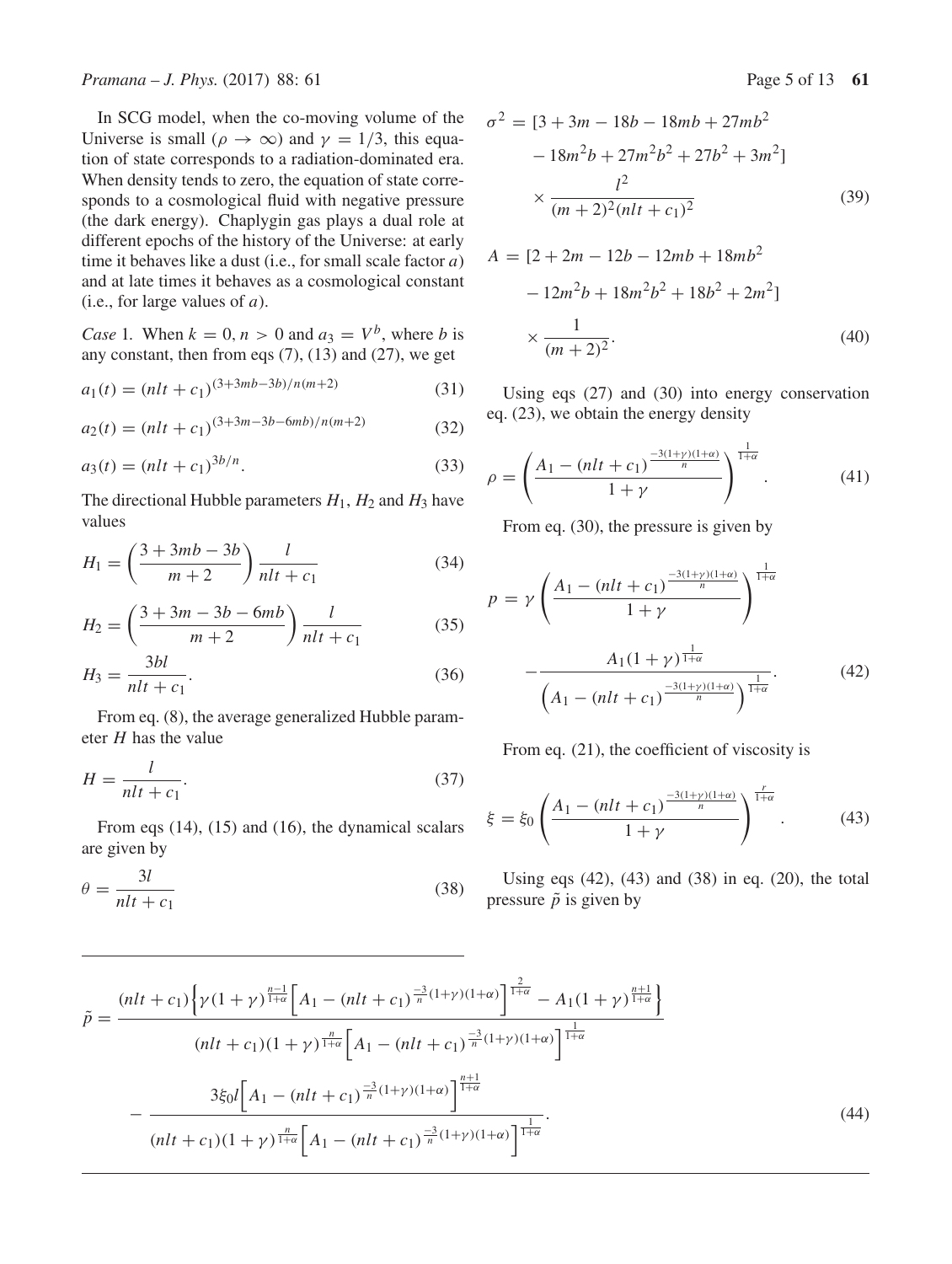Using eqs  $(41)$  and  $(43)$  in eqs  $(17)$  and  $(24)$ , we can obtain  $G(t)$  and  $\Lambda(t)$  respectively as follows:

$$
G = \frac{(1+\gamma)^{\frac{n}{1+\alpha}} \left[A_1 - (nlt+c_1)^{\frac{-3}{n}(1+\gamma)(1+\alpha)}\right]^{\frac{\alpha}{1+\alpha}} \left\{\frac{\chi_{nl}^3 - 3nl^3(m+2)^2}{(m+2)^2(nlt+c_1)} + \frac{3l(m^2+m+1)(1+mb-b)}{(m+2)(nlt+c_1)^{\frac{6(1+mb-b)}{n(m+2)}-1}}\right\}}{(m+2)(nlt+c_1)^{\frac{6(1+mb-b)}{n(m+2)}-1}}
$$
(45)

and

$$
\Lambda = -\frac{2(1+\gamma)^{\frac{n-1}{1+\alpha}} \Big[ A_1 - (nlt + c_1)^{\frac{-3}{n}(1+\gamma)(1+\alpha)} \Big] \Big\{ \frac{\chi n l^3 - 3nl^3(m+2)^2}{(m+2)^2(nlt + c_1)} + \frac{3l(m^2+m+1)(1+mb-b)}{6(1+mb-b)} \Big\}}{(m+2)(nlt + c_1)^{\frac{n+\alpha}{n(m+2)}} - 1} \Big\}} \\ + \begin{cases} \frac{l^2 (3(m+2)^2 - X)}{(m+2)^2(nlt + c_1)^2} - \frac{(m^2+m+1)}{(nlt + c_1)^{\frac{n+\alpha}{n}(1+\gamma)(1+\alpha)}} \Big\} \\ \frac{l^2 (3(m+2)^2 - X)}{(m+2)^2(nlt + c_1)^2} - \frac{(m^2+m+1)}{(nlt + c_1)^{\frac{n(n+b-b)}{n(m+2)}}} \Big\} \end{cases} . \tag{46}
$$

where

$$
X = (3 + 3m - 18b - 18mb + 27mb2 - 18m2b + 27m2b2 + 27b2 + 3m2).
$$

Here we observe that, the spatial volume  $V$  is zero at  $t = t_0 = -c_1/nl$ . The energy density and pressure are infinite at this epoch. The rate of expansion and the mean anisotropy parameter are infinite as  $t \to t_0$ . From eqs (36)–(38), the directional Hubble's parameters  $H_1$ ,  $H_2$ ,  $H_3$  are infinite at the initial time  $t = t_0$ . Thus, the Universe starts evolving with zero volume at  $t = t_0$  and expands with cosmic time t. From eqs (40) and (41),  $\lim_{t\to\infty} (\sigma^2/\theta) = 0$ . So the model approaches<br>isotropy for large cosmic time t. From eq. (40) it isotropy for large cosmic time  $t$ . From eq. (40), it is observed that when  $b = 1/3$  the anisotropy of the present model becomes zero for all values of m and the model becomes free from anisotropy, which is acceptable as a dark energy model. The conditions of homogeneity and isotropization, formulated by Collins and Hawking [77], are satisfied in the present model.

For  $A_1 = (nlt + c_1)^{\frac{-3(1+\gamma)(1+\alpha)}{n}}$  we have  $|p| \to \infty$ .<br>om eqs (41) and (42), one can see that for large value From eqs (41) and (42), one can see that for large value of time,

$$
\rho = \left[\frac{A_1}{1+\gamma}\right]^{\frac{1}{1+\alpha}} \quad \text{and} \quad p = -\left[\frac{A_1}{1+\gamma}\right]^{\frac{1}{1+\alpha}},
$$

which shows an accelerating Universe. From eq. (45), it is observed that the cosmological term  $\Lambda(t)$  tends<br>zero for large cosmic time t. We also note that G tends zero for large cosmic time  $t$ . We also note that  $G$  tends to be a constant for large value of cosmic time  $t$ . Thus, the cosmological constant term is very small today. It is also observed that the energy conditions are satisfied for this model when

$$
t \geq t_{\star} = \frac{1}{nl} \left[ \left( \frac{1}{A_1} \right)^{\frac{n}{3(1+\gamma)(1+\alpha)}} - c_1 \right].
$$

Here  $t_{\star} \sim 10^{-24}$  for suitable choices of constraints.

For suitable choices of constraints ( $\alpha = 0.5$ ,  $\gamma =$ <sup>1</sup>/3) in figure 1, red curve (with dots) represents the variation of  $G/G$  with evolution of Universe for  $n = 1$ , while green curve (with circles) and blue curve (with stars) represent the variation of  $\dot{G}/G$  with evolution of the Universe for  $n = 2$  and 3 respectively. From figure 1, it is interesting to note that, the value of  $\dot{G}/G$  satisfies Viking Landers on Mars data [97] (i.e.  $(\dot{G}/G) \leq 6$ ) and PSR B1913+16 and PSR B1855+09 data [98] (i.e.  $(G/G) \le 9$ ) for large cosmic time t.

*Case* 2. When  $k = 0$ ,  $n = 0$  and  $a_3 = V^b$ , where *b* is any constant, we have

$$
a_1(t) = c_2^{\frac{3+3mb-3b}{m+2}} e^{\frac{(3+3mb-3b)t}{m+2}}
$$
 (47)

$$
a_2(t) = c_2^{\frac{3+3m-3b-6mb}{m+2}} e^{\frac{(3+3m-3b-6mb)lt}{m+2}}
$$
(48)

$$
a_3(t) = c_2^{3b} e^{3blt}.
$$
\n(49)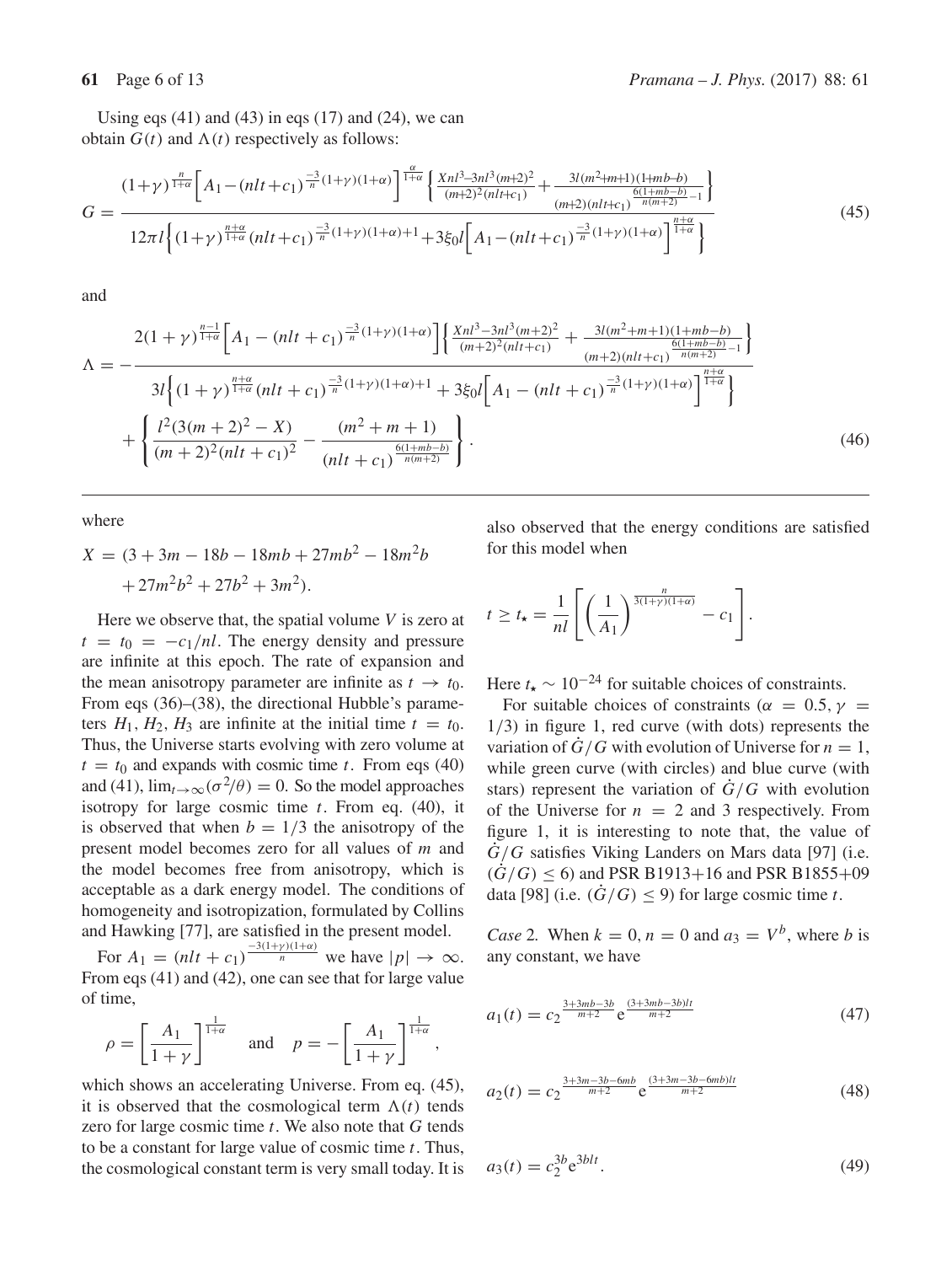$$
H_1 = \frac{(3+3mb-3b)l}{m+2}
$$
 (50)

$$
H_2 = \frac{(3+3m-3b-6mb)l}{m+2}
$$
 (51)

$$
H_3 = 3bl.\t\t(52)
$$

From eq. (8), the average generalized Hubble's parameter  $H$  has the value given by

$$
H = l.\t\t(53)
$$

From eqs (14), (15) and (16), the dynamical scalars are given by

$$
\theta = 3l \tag{54}
$$

$$
\sigma^2 = \frac{3 + 3m - 18b - 18mb + 27mb^2 - 18m^2b + 27m^2b^2 + 27b^2 + 3m^2}{(m+2)^2}l^2
$$
\n(55)

$$
A = \frac{2 + 2m - 12b - 12mb + 18mb^2 - 12m^2b + 18m^2b^2 + 18b^2 + 2m^2}{(m+2)^2}.
$$
\n(56)

Using eqs (28) and (30) in energy conservation eq. (23), we obtain the energy density  $\rho$  as

$$
\rho = \left(\frac{A_1 - \exp(-3lt(1+\gamma)(1+\alpha))}{1+\gamma}\right)^{\frac{1}{1+\alpha}}.\tag{57}
$$

From eq. (30), the pressure  $p$  is given by

$$
p = \gamma \left( \frac{A_1 - \exp(-3lt(1+\gamma)(1+\alpha))}{1+\gamma} \right)^{\frac{1}{1+\alpha}}
$$

$$
-\frac{A_1(1+\gamma)^{\frac{1}{1+\alpha}}}{(A_1-\exp(-3lt(1+\gamma)(1+\alpha)))^{\frac{1}{1+\alpha}}}.
$$
 (58)

From eq. (21), the coefficient of viscosity  $\xi$  is given by

$$
\xi = \xi_0 \left( \frac{A_1 - \exp(-3lt(1+\gamma)(1+\alpha))}{1+\gamma} \right)^{\frac{1}{1+\alpha}}.
$$
 (59)

Using eqs  $(58)$ ,  $(59)$  and  $(54)$  in eq.  $(20)$ , we obtain

$$
\tilde{p} = \frac{\gamma (1+\gamma)^{\frac{n-1}{1+\alpha}} \left[ A_1 - \exp(-3lt(1+\gamma)(1+\alpha)) \right]^{\frac{2}{1+\alpha}} - A_1 (1+\gamma)^{\frac{n+1}{1+\alpha}}}{(1+\gamma)^{\frac{n}{1+\alpha}} \left[ A_1 - \exp(-3lt(1+\gamma)(1+\alpha)) \right]^{\frac{1}{1+\alpha}}}
$$

$$
- \frac{3\xi_0 l \left[ A_1 - \exp(-3lt(1+\gamma)(1+\alpha)) \right]^{\frac{n+1}{1+\alpha}}}{(1+\gamma)^{\frac{n}{1+\alpha}} \left[ A_1 - \exp(-3lt(1+\gamma)(1+\alpha)) \right]^{\frac{1}{1+\alpha}}}. \tag{60}
$$



**Figure 1.**  $\dot{G}/G$  vs. *t* for  $n = 1, 2, 3$ .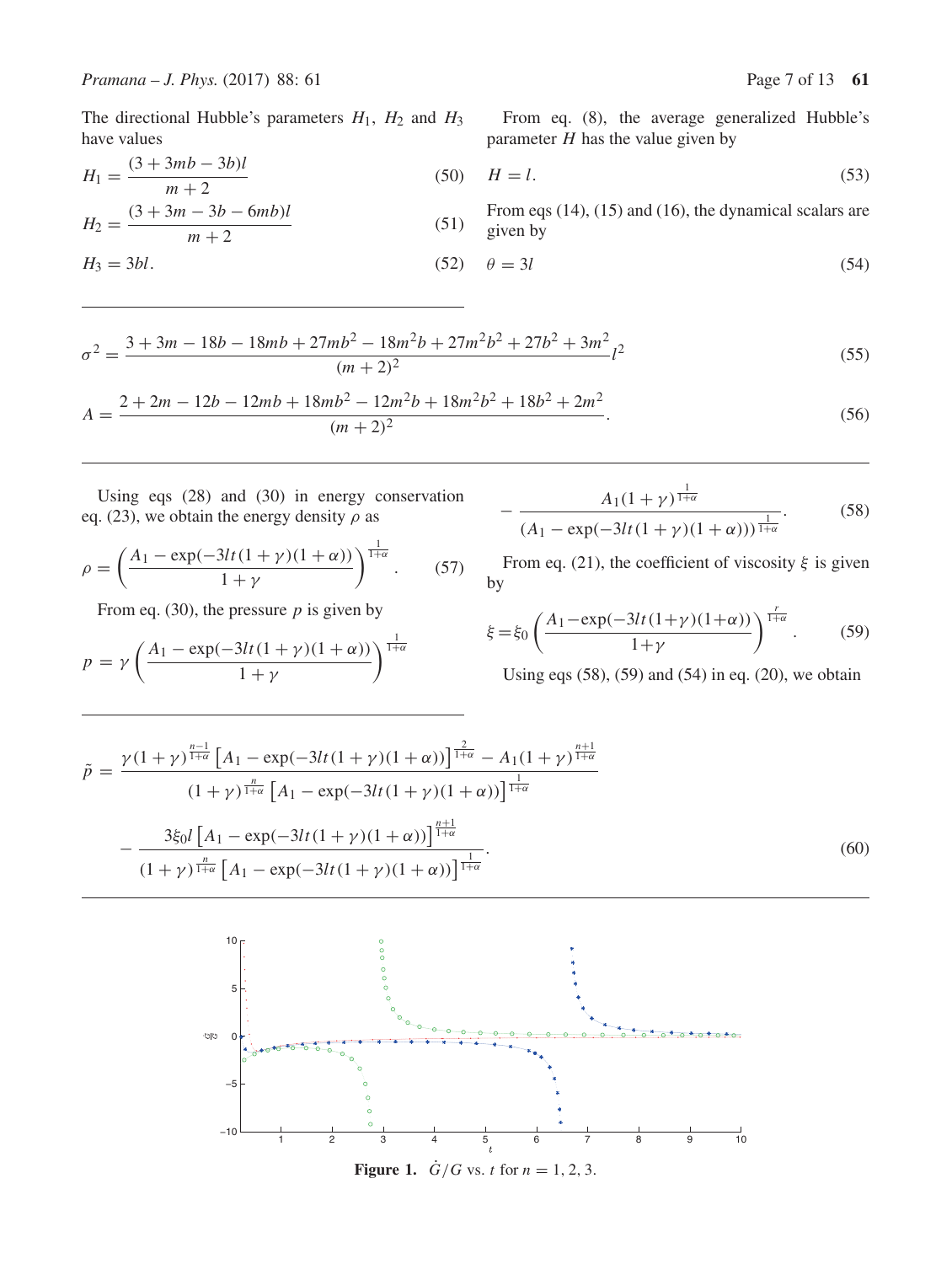Using eqs  $(57)$  and  $(59)$  in eqs  $(17)$  and  $(24)$ , we can obtain  $G(t)$  and  $\Lambda(t)$  respectively as follows:

$$
G = \left\{ (m^2 + m + 1)(1 + mb - b)(1 + \gamma)^{\frac{n}{1 + \alpha}} (A_1 - \exp(-3lt(1 + \gamma)(1 + \alpha)))^{\frac{\alpha}{1 + \alpha}} \right\} / \newline\n\left\{ 4\pi (m + 2)c_2^{\frac{6(1 + mb - b)}{(m + 2)}} \exp\left(\frac{6(1 + mb - b)lt}{(m + 2)}\right) \left[ 3\xi_0 l \left\{ A_1 - \exp(-3lt(1 + \gamma)(1 + \alpha)) \right\}^{\frac{n + \alpha}{1 + \alpha}} \right] \right\}
$$
\n
$$
+ (1 + \gamma)^{\frac{n + \alpha}{1 + \alpha}} \exp(-3lt(1 + \gamma)(1 + \alpha)) \Big] \right\}
$$
\n
$$
(61)
$$

and

$$
\Lambda = \left\{-2(m^2 + m + 1)(1 + mb - b)(1 + \gamma)^{\frac{n-1}{1+\alpha}}(A_1 - \exp(-3lt(1 + \gamma)(1 + \alpha)))\right\} / \left\{3(m + 2)c_2^{\frac{6(1+mb-b)}{(m+2)}}\exp\left(\frac{6(1+mb-b)lt}{(m+2)}\right)\left[3\xi_0l\left\{A_1 - \exp(-3lt(1 + \gamma)(1 + \alpha))\right\}^{\frac{n+\alpha}{1+\alpha}}\right.\right\}
$$

$$
+ (1+\gamma)^{\frac{n+\alpha}{1+\alpha}}\exp(-3lt(1+\gamma)(1+\alpha))\left]\right\} + \frac{3(m+2)^2 - X}{(m+2)^2}l^2 - \frac{m^2 + m + 1}{c_2^{\frac{6(1+mb-b)}{(m+2)}}\exp\left(\frac{6(1+mb-b)lt}{(m+2)}\right)}.
$$
(62)

Here we observe that, the spatial volume  $V$  is finite at  $t = 0$ . The energy density and pressure are infinite at this epoch. The rate of expansion and the mean anisotropy parameter are infinite at  $t = 0$ . Thus, the Universe starts evolving with finite volume at  $t = 0$ and expands with cosmic time t. Collins *et al* [99] have pointed out that for spatially homogeneous metric, the normal congruence to the homogeneous space satisfies the relation ( $\sigma/\theta$ ) = constant. From eq. (56), it is observed that when  $b = 1/3$  the anisotropy of the present model becomes zero for all values of m and the model becomes free from anisotropy, which is acceptable as a dark energy model. From eqs (52) and (53), it is observed that, Collins condition is satisfied. As  $t \to \infty$ , the scale factor becomes infinitely large, whereas the shear scalar tends to zero.

For  $A_1 = \exp(-3lt(1 + \gamma)(1 + \alpha))$  we have  $|p| \rightarrow$  $\infty$ . From eqs (57) and (58), we see that for large value of time,

$$
\rho = \left[\frac{A_1}{1+\gamma}\right]^{\frac{1}{1+\alpha}} \quad \text{and} \quad p = -\left[\frac{A_1}{1+\gamma}\right]^{\frac{1}{1+\alpha}},
$$

which shows an accelerating Universe. From eq. (62), it is observed that the cosmological term  $\Lambda(t)$  tends to zero for large cosmic time t. We also note that G tends zero for large cosmic time  $t$ . We also note that  $G$  tends to a constant for large value of cosmic time  $t$ . Thus, the cosmological constant term is very small today. It is also observed that the energy conditions are satisfied for this model when

$$
t \ge t_{\star} = \frac{1}{3l(1+\gamma)(1+\alpha)} \ln \left( \frac{1}{A_1 c_2^{3(1+\gamma)(1+\alpha)}} \right).
$$

Here  $t_{\star} \sim 10^{-24}$  for suitable choices of constraints.

For suitable choices of constraints ( $n = 1$ ,  $\gamma = 1/3$ ) in figure 2, red curve (with dots) represents the variation of  $G/G$  with evolution of Universe for  $\alpha = 0.1$ , while blue curve (with circles) and green curve (with stars) represent the variation of  $\dot{G}/G$  with evolution of Universe for  $\alpha = 0.5$  and 0.9 respectively. From figure 2, it is interesting to note that, the value of  $\dot{G}/G$  satisfies Viking Landers on Mars data [97] (i.e.  $(\dot{G}/G) \le 6$ ) and PSR B1913+16 and PSR B1855+09 data [98] (i.e.  $(\dot{G}/G) \leq 9$ ) for large cosmic time t.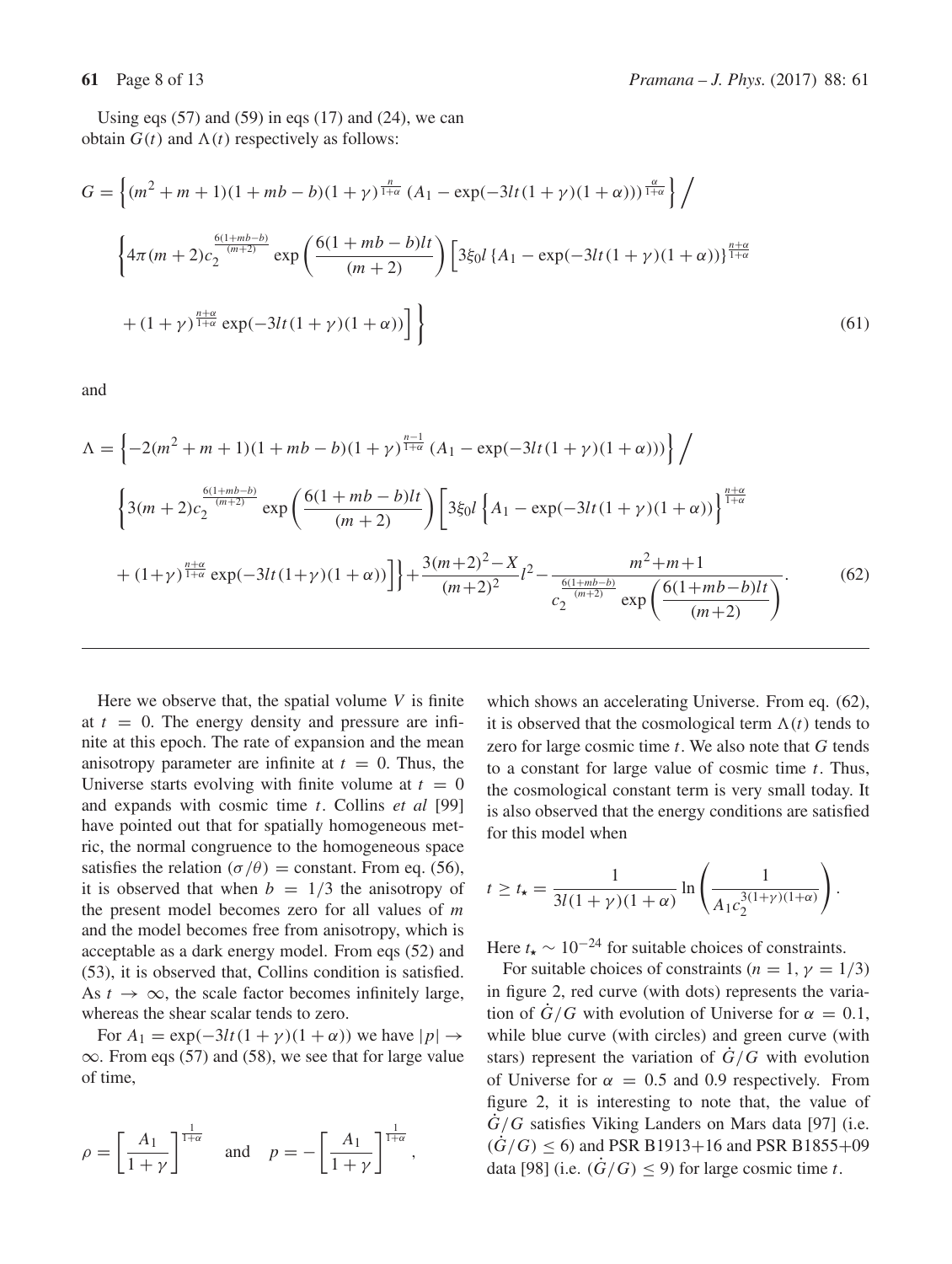$$
a_1(t) = c_3^{\frac{3+3mb-3b}{m+2}} e^{\frac{2(3+3mb-3b)}{n(m+2)} \tanh^{-1}(\frac{kt}{n}-1)}
$$
(63)

$$
a_2(t) = c_3^{\frac{3+3m-3b-6mb}{m+2}} e^{\frac{2(3+3m-3b-6mb)}{n(m+2)} \tanh^{-1}(\frac{kt}{n}-1)}
$$
(64)

$$
a_3(t) = c_3^{3b} e^{\frac{6b}{n} \tanh^{-1}(\frac{kt}{n} - 1)}.
$$
 (65)

The directional Hubble's parameters  $H_1$ ,  $H_2$  and  $H_3$ have values

$$
H_1 = \frac{2(3+3mb-3b)}{t(2n-kt)(m+2)}
$$
(66)

$$
H_2 = \frac{2(3+3m-3b-6mb)}{t(2n-kt)(m+2)}
$$
(67)

$$
H_3 = \frac{6b}{t(2n - kt)}.\tag{68}
$$

From eq. (8), the average Hubble's parameter  $H$  has the value

$$
H = \frac{2}{t(2n - kt)}.\tag{69}
$$

From eqs (14), (15) and (16), the dynamical scalars are given by

$$
\theta = \frac{6}{t(2n - kt)}\tag{70}
$$

$$
\sigma^2 = \frac{12(1+m-6b-6mb+9mb^2-6m^2b+9m^2b^2+9b^2+m^2)}{t^2(2n-kt)^2(m+2)^2}
$$
(71)

$$
A = \frac{2(1+m-6b-6mb+9mb^2-6m^2b+9m^2b^2+9b^2+m^2)}{(m+2)^2}.
$$
 (72)

Using eqs (29) and (30) in energy conservation eq. (23), we obtain the energy density  $\rho$  as

$$
\rho = \left\lceil \frac{A_1 - \left(\frac{kt}{2n - kt}\right)^{\frac{-3(1+\gamma)(1+\alpha)}{n}}}{1+\gamma} \right\rceil^{\frac{1}{1+\alpha}} \tag{73}
$$

From eq. (30), the pressure  $p$  is given by

$$
p = \gamma \left[ \frac{A_1 - \left(\frac{kt}{2n - kt}\right)^{\frac{-3(1+\gamma)(1+\alpha)}{n}}}{1+\gamma} \right]^{\frac{1}{1+\alpha}}
$$

$$
-\frac{A_1(1+\gamma)^{\frac{1}{1+\alpha}}}{\left(A_1-\left(\frac{kt}{2n-kt}\right)^{\frac{-3(1+\gamma)(1+\alpha)}{n}}\right)^{\frac{1}{1+\alpha}}}.
$$
(74)

From eq. (21), the coefficient of viscosity  $\xi$  is given by

$$
\xi = \xi_0 \left[ \frac{A_1 - \left(\frac{kt}{2n - kt}\right)^{\frac{-3(1+\gamma)(1+\alpha)}{n}}}{1+\gamma} \right]^{\frac{r}{1+\alpha}}.
$$
 (75)

Using eqs (74), (75) and (70) in eq. (20), we obtain

$$
\tilde{p} = \frac{t(2n - kt)\left\{\gamma(1 + \gamma)^{\frac{n-1}{1+\alpha}}\left[A_1 - \left(\frac{kt}{2n - kt}\right)^{\frac{-3}{n}(1+\gamma)(1+\alpha)}\right]^{\frac{2}{1+\alpha}} - A_1(1 + \gamma)^{\frac{n+1}{1+\alpha}}\right\}}{t(2n - kt)(1 + \gamma)^{\frac{n}{1+\alpha}}\left[A_1 - \left(\frac{kt}{2n - kt}\right)^{\frac{-3}{n}(1+\gamma)(1+\alpha)}\right]^{\frac{1}{1+\alpha}}}
$$
\n
$$
-\frac{6\xi_0\left[A_1 - \left(\frac{kt}{2n - kt}\right)^{\frac{-3}{n}(1+\gamma)(1+\alpha)}\right]^{\frac{n+1}{1+\alpha}}}{t(2n - kt)(1 + \gamma)^{\frac{n}{1+\alpha}}\left[A_1 - \left(\frac{kt}{2n - kt}\right)^{\frac{-3}{n}(1+\gamma)(1+\alpha)}\right]^{\frac{1}{1+\alpha}}}.
$$
\n(76)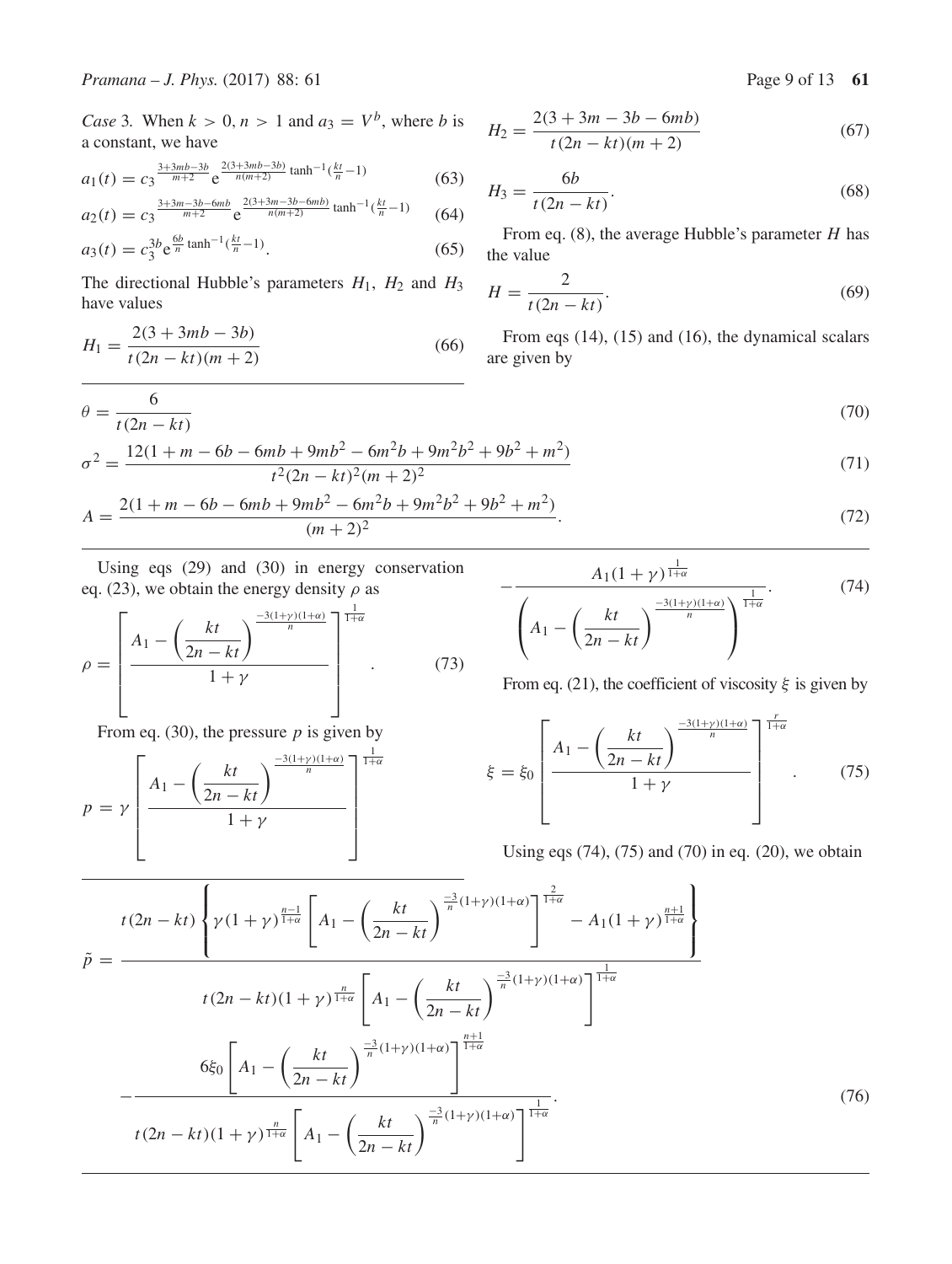Using eqs  $(73)$  and  $(75)$  in eqs  $(17)$  and  $(24)$ , we can obtain  $G(t)$  and  $\Lambda(t)$  respectively as follows:

$$
G = \frac{(1+\gamma)^{\frac{n}{1+\alpha}}\left[A_1 - \left(\frac{kt}{2n-kt}\right)^{\frac{-3}{n}(1+\gamma)(1+\alpha)}\right]^{\frac{\alpha}{1+\alpha}}\left\{\frac{(12+B)(kt-n)}{t(2n-kt)} + \frac{3(m^2+m+1)(1+mb-b)t(2n-kt)}{(m+2)c_3^{\frac{6(1+mb-b)}{(m+2)}}e^{\frac{12(1+mb-b)}{n(m+2)}}\tanh^{-1}\left(\frac{kt}{n-1}\right)}{12\pi\left\{kt^2(1+\gamma)^{\frac{n+\alpha}{1+\alpha}}\left(\frac{kt}{2n-kt}\right)^{\frac{-3}{n}(1+\gamma)(1+\alpha)-1} + 6\xi_0\left[A_1 - \left(\frac{kt}{2n-kt}\right)^{\frac{-3}{n}(1+\gamma)(1+\alpha)}\right]^{\frac{n+\alpha}{1+\alpha}}\right\}\right\}\n\tag{77}
$$

and

$$
\Lambda = -\frac{4(1+\gamma)^{\frac{n-1}{1+\alpha}}\left[A_1 - \left(\frac{kt}{2n-kt}\right)^{\frac{-3}{n}(1+\gamma)(1+\alpha)}\right]\left\{\frac{(12+B)(kt-n)}{t(2n-kt)} + \frac{3(m^2+m+1)(1+mb-b)t(2n-kt)}{(m+2)c_3^{\frac{6(1+mb-b)}{m+2}}\frac{12(1+mb-b)}{e^{-n(m+2)}}\tanh^{-1}\left(\frac{kt}{n-1}\right)}\right\}}{(m+2)c_3^{\frac{6(1+mb-b)}{m+2}}\frac{12(1+mb-b)}{e^{-n(m+2)}}\tanh^{-1}\left(\frac{kt}{n-1}\right)}\right]} + \left\{\frac{6kt^2(1+\gamma)^{\frac{n+\alpha}{1+\alpha}}\left(\frac{kt}{2n-kt}\right)^{\frac{-3}{n}(1+\gamma)(1+\alpha)-1} + 36\xi_0\left[A_1 - \left(\frac{kt}{2n-kt}\right)^{\frac{-3}{n}(1+\gamma)(1+\alpha)}\right]^{\frac{n+\alpha}{1+\alpha}}\right\}}{t^2(2n-kt)^2 - \frac{(m^2+m+1)}{c_3^{\frac{(n+mb-b)}{m(n+2)}}\tanh^{-1}\left(\frac{kt}{n}-1\right)}}\right\},\tag{78}
$$

where

$$
B = \frac{12(1+m-6b-6mb+9mb^2-6m^2b+9m^2b^2+9b^2+m^2)}{(m+2)^2}.
$$

Here we observe that the spatial volume  $V$  is finite at  $t = t_0 = 0$ . The energy density and pressure are infinite at this epoch. The rate of expansion and the mean anisotropy parameter are infinite at  $t = t_0$ . Thus, the Universe starts evolving with finite volume at  $t = t_0$ and expands with cosmic time  $t$ . From eqs (70) and (71)  $\lim_{t\to\infty} \sigma^2/\theta = 0$ . Thus, the model approaches isotropy for large cosmic time  $t$ . From eq. (72), it is observed that when  $b = 1/3$  the anisotropy of the present model becomes zero for all values of m and the model becomes free from anisotropy, which is acceptable as a dark energy model. The conditions of homogeneity and isotropization, formulated by Collins and Hawking [77], are satisfied in the present model.

As  $t \to \infty$ , the scale factor becomes infinitely large, whereas the shear scalar tends to zero. For

$$
A_1 = \left(\frac{kt}{2n - kt}\right)^{\frac{-3(1+\gamma)(1+\alpha)}{n}}
$$

we have  $|p| \rightarrow \infty$ . From eqs (73) and (74), it is seen that for large value of time,

$$
\rho = \left[\frac{A_1}{1+\gamma}\right]^{\frac{1}{1+\alpha}} \quad \text{and} \quad p = -\left[\frac{A_1}{1+\gamma}\right]^{\frac{1}{1+\alpha}},
$$

which shows an accelerating Universe. From eq. (78), it is observed that the cosmological term  $\Lambda(t)$  tends to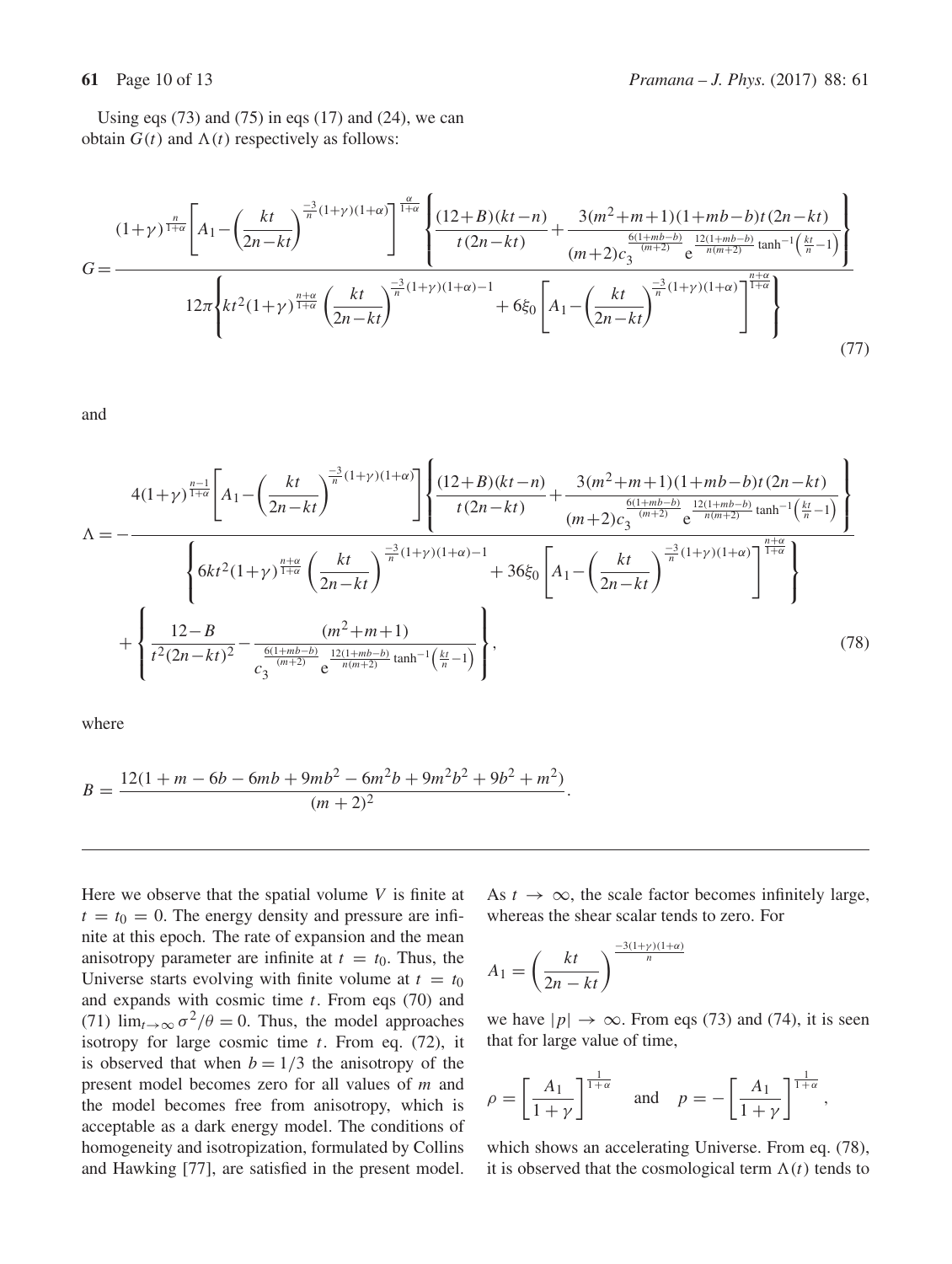





zero for large cosmic time  $t$ . We also note that  $G$  tends to be a constant for large values of cosmic time  $t$ . Thus, the cosmological constant term is very small today. It is also observed that the energy conditions are satisfied for this model when

$$
t \ge t_{\star} = \frac{n}{k} \left[ \tanh \left( \frac{2}{n} \ln \left( \frac{1}{A_1 c_3^{3(1+\gamma)(1+\alpha)}} \right) \right) + 1 \right].
$$

Here  $t_{\star} \sim 10^{-24}$  for suitable choices of constraints.

For suitable choices of constraints ( $n = 1$ ,  $\alpha = 0.5$ ) in figure 3, red curve (with dots) represents the variation of  $\dot{G}/G$  with evolution of Universe for  $\gamma = 1$ , while blue curve (with stars) and green curve (with circles) represent the variation of  $\dot{G}/G$  with evolution of Universe for  $\gamma = 1/3$  and 1 respectively. From figure 3, it is interesting to note here that, the value of  $\dot{G}/G$  satisfies Viking Landers on Mars data [97] (i.e.  $(G/G) \le 6$ ) and PSR B1913+16 and PSR B1855+09 data [98] (i.e.  $(\dot{G}/G) \leq 9$ ) for large cosmic time t.

### **4. Result and discussion**

The evolution of homogeneous and anisotropic cosmological models is studied in the presence of dark energy and bulk viscosity. We have considered dark energy models with bulk viscosity and variable  $\Lambda$  and  $G$  for general class of Bianchi cosmological models G for general class of Bianchi cosmological models. The dark energy is represented by modified Chaplygin gas (MCG). To find the solutions, we have taken the deceleration parameter as linear in time with a negative slope. The exact solutions to the corresponding field equations are obtained for all three cases of scale factors in both scenarios of Chaplygin gas. In §3, we have taken an alternative model of dark energy with an exotic equation of state in three different cases of scale factors. It has been shown in all three subcases that the models have good agreement with current features of the Universe. It is also shown that, the model represents a shearing, non-rotating and expanding Universe with a very small finite volume and approaches asymptotically to isotropic model at late time. It is also noted that the cosmological constant is a decreasing function of cosmic time  $t$  and it tends to zero for large time t. Thus, the cosmological constant term is very small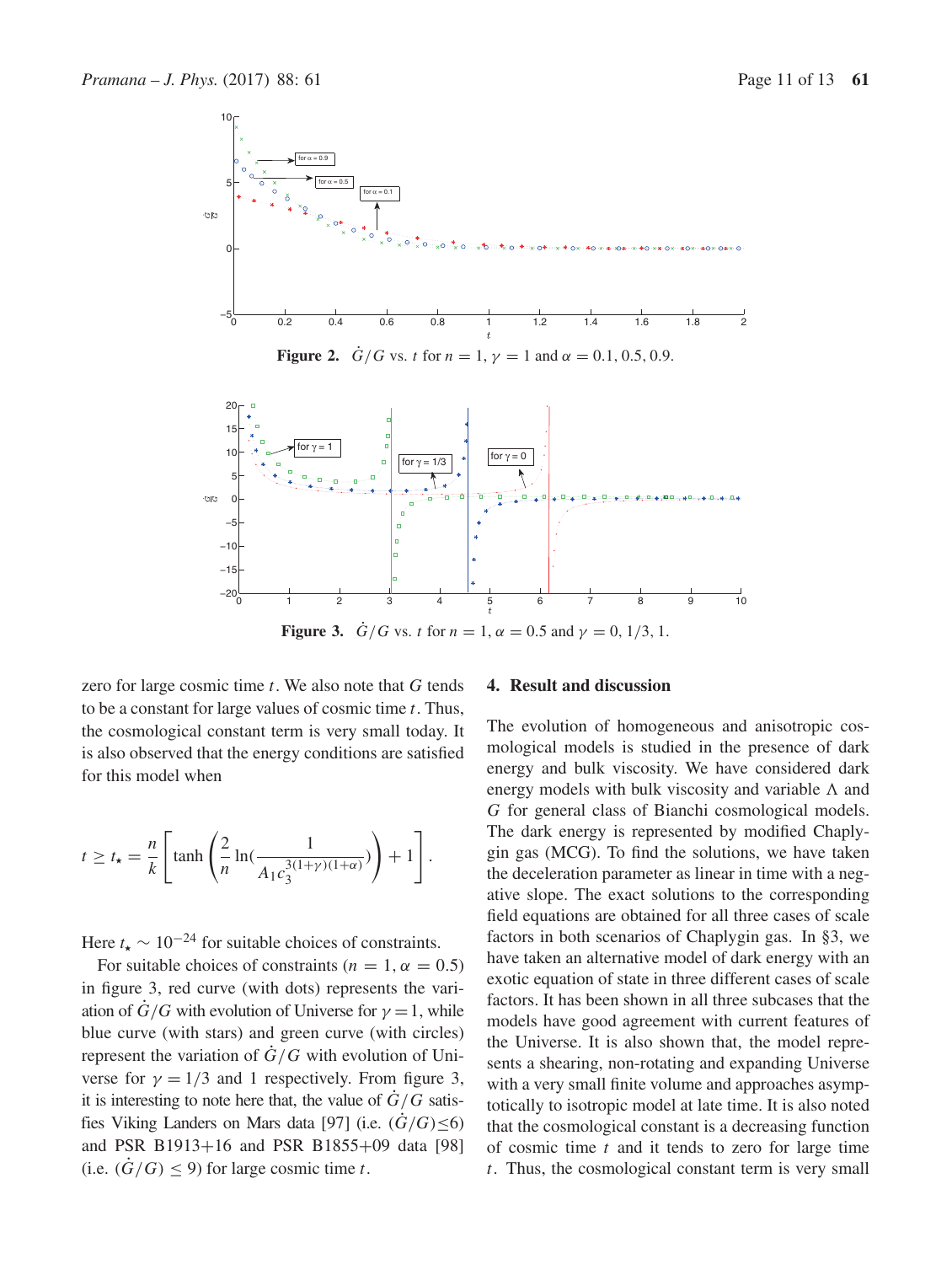today. Also during inflation the cosmological term and energy density decrease with time.

# **5. Conclusions**

This paper has dealt with a general class of Bianchi cosmological models with dark energy and bulk viscosity and variable  $\Lambda$  and  $G$ , where dark energy is<br>taken in the form of modified Chaplygin gas (MCG) taken in the form of modified Chaplygin gas (MCG). We have used the general class of cosmological models for different values of m as follows: Bianchi type-III, V, VI<sub>0</sub> models correspond to  $m = 0$ , 1 and  $-1$ and all other values of m give Bianchi type-VI<sub>h</sub>. The exact solutions to the corresponding field equations are obtained in quadrature form. Three different cases have been discussed, depending on the nature of relation between the scale factor and the cosmic time t. Here, we observed that viscosity plays the role of an agent driving the present acceleration of the Universe. It is also observed that the cosmological term becomes very small at late time. In all cases, the Universe starts from a non-singular initial state. In each case, the spatial volume, expansion parameter, shear scalar and mean anisotropic parameter tend to zero for large cosmic time  $t$ . All the physical parameters have been calculated and discussed for each model. In each case, the cosmological model approaches isotropy for large value of cosmic time t. These models represent a shearing, non-rotating and expanding Universe, which approaches isotropy for large value of  $t$ . We have also shown that MCG model corresponds to an accelerated Universe.

## **References**

- [1] N A Bachall, J P Ostriker, S Perlmutter and P J Steinhardt, *Science* **284**, 1481 (1999)
- [2] S Perlmutter *et al*, *Astrophys. J.* **517**, 565 (1999)
- [3] L Amendo and S Tsujikawa, *Dark energy* (Cambridge Univ. Press, 2010)
- [4] E J Copeland, M Sami and S Tsujikawa, *Int. J. Mod. Phys. D* **15**, 1753 (2006)
- [5] K Bamba, S Capozziello, S Nojiri and S D Odintso, arXiv:1205.3421 (2012)
- [6] P J Peebles and B Ratra, *Re*v*. Mod. Phys.* **<sup>75</sup>**, 559 (2003)
- [7] J Kratochvil, A Linde, E V Linder and M Shmakova, *J. Cosmol. Astropart. Phys.* **407**, 001 (2004)
- [8] R R Caldwell, R Dave and P J Steinhardt, *Phys. Re*v*. Lett.* **<sup>80</sup>**, 1582 (1998)
- [9] M S Turner and M White, *Phys. Re*v*. D* **<sup>56</sup>**, R4439 (1997)
- [10] T Chiba, *Phys. Re*v*. D* **<sup>60</sup>**, 83508 (1999)
- [11] R R Caldwell, *Phys. Lett. B* **545**, 23 (2002)
- [12] S Nojiri and S D Odinstov, *Phys. Re*v*. D* **<sup>72</sup>**, 23003 (2005)
- [13] R R Caldwell, M Kamionkowski and N N Weinberg, *Phys. Re*v*. Lett.* **<sup>91</sup>**, 71301 (2003)
- [14] Z K Guo, Y Piao, X Zhang and Y Zhang, *Phys. Lett. B* **608**, 177 (2005)
- [15] J Q Xia, B Feng and X Zhang, *Mod. Phys. Lett. A* **20**, 2409 (2005)
- [16] M R Setare, *Phys. Lett. B* **641**, 130 (2006)
- [17] M R Setare, J Sadeghi and A R Amani, *Phys. Lett. B* **660**, 299 (2008)
- [18] J Sadeghi, M R Setare, A Banijamali and F Milani, *Phys. Lett. B* **662**, 92 (2008)
- [19] M R Setare and E N Sridakis, *Phys. Lett. B* **668**, 177 (2008)
- [20] M R Setare and E N Sridakis, *J. Cosmol. Astropart. Phys.* **09**, 026 (2008)
- [21] A Kamenshchik, A Moschella and V Pasquier, *Phys. Lett. B* **511**, 265 (2001)
- [22] V Gorini, A Kamenshchik, U Moschella and V Pasquie, arXiv:gr-qc/0403062 (2004)
- [23] V Gorini, A Kamenshchik and U Moschella, *Phys. Re*v*. D* **<sup>67</sup>**, 063509 (2003)
- [24] U Alam, V Sahni, T D Saini and A A Starobinsky, *Mon. Not. R. Astron. Soc.* **344**, 1057 (2003)
- [25] M C Bento, O Bertolami and A A Sen, *Phys. Re*v*. D* **<sup>66</sup>**, 043507 (2002)
- [26] N Bilic, G B Tupper and R D Viollier, arXiv:astro-ph/0207423 (2002)
- [27] M R Setare, *Phys. Lett. B* **654**, 1 (2007)
- [28] M R Setare, *Phys. Lett. B* **642**, 421 (2006)
- [29] M R Setare, *Eur. Phys. J. C* **52**, 689 (2007)
- [30] D Bazeia and R Jackiw, *Ann. Phys.* **270**, 246 (1998)
- [31] D Bazeia, *Phys. Re*v*. D.* **<sup>59</sup>**, 085007 (1999)
- [32] R Jackiw and A P Polychronakos, *Commun. Math. Phys.* **207**, 107 (1999)
- [33] N Ogawa, *Phys. Re*v*. D* **<sup>62</sup>**, 085023 (2000)
- [34] N Bilic, G B Tupper and R D Viollier, *Phys. Lett. B* **535**, 17 (2002)
- [35] C Eckart, *Phys. Re*v*.* **<sup>58</sup>**, 919 (1940)
- [36] X H Zhai, Y D Xu and X Z Li, arXiv:astro-ph/0511814 (2005)
- [37] P A M Dirac, *Nature* **139**, 323 (1937)
- [38] Abdusattar and R G Vishwakarma, *Class. Quant. Gra*v*. (UK)* **14**, 945 (1997)
- [39] A Bonanno and M Reuter, *Phys. Re*v*. D* **<sup>65</sup>**, 043508 (2002)
- [40] E Bentivegna, A Bonanno and M Reuter, *J. Cosmol. Astropart. Phys.* **0401**, 001 (2004)
- [41] A Zee, *Phys. Re*v*. Lett.* **<sup>42</sup>**, 1567 (1979)
- [42] L Smolin, *Nucl. Phys. B* **160**, 253 (1979)
- [43] S Adler, *Phys. Re*v*. Lett.* **<sup>44</sup>**, 1567 (1980)
- [44] C J Copi, A N Davis and L M Krauss, *Phys. Re*v*. Lett.* **<sup>42</sup>**, 171301 (2004)
- [45] C L Bennett *et al*, *APJS* **148**, 97 (2003)
- [46] C W Misner, *ApJ* **151**, 431 (1968)
- [47] G W Gibbons and S W Hawking, *Phys. Re*v*. D* **<sup>15</sup>**, 2738 (1977)
- [48] G F R Ellis and H van Elst, *NATO ASIC Proc.* **541** (1999), arXiv:gr-qc/<sup>9812046</sup>
- [49] E W Kolb and M S Turner, *The early Uni*v*erse* (Addison-Wesley, 1990)
- [50] C W Misner, K S Thorne and J A Wheeler, *Gra*v*itation* (W.H. Freeman, New York, 1973)
- [51] B L Hu and L Parker, *Phys. Re*v*. D* **<sup>17</sup>**, 933 (1978)
- [52] S W Hawking and G F R Elli, *The large scale structure of space-time* (Cambridge University Press, UK, 1973)
- [53] V A Belinskii, I M Khalatnikov and E M Lifshitz, *Ad*v*. Phys.* **19**, 525 (1970)